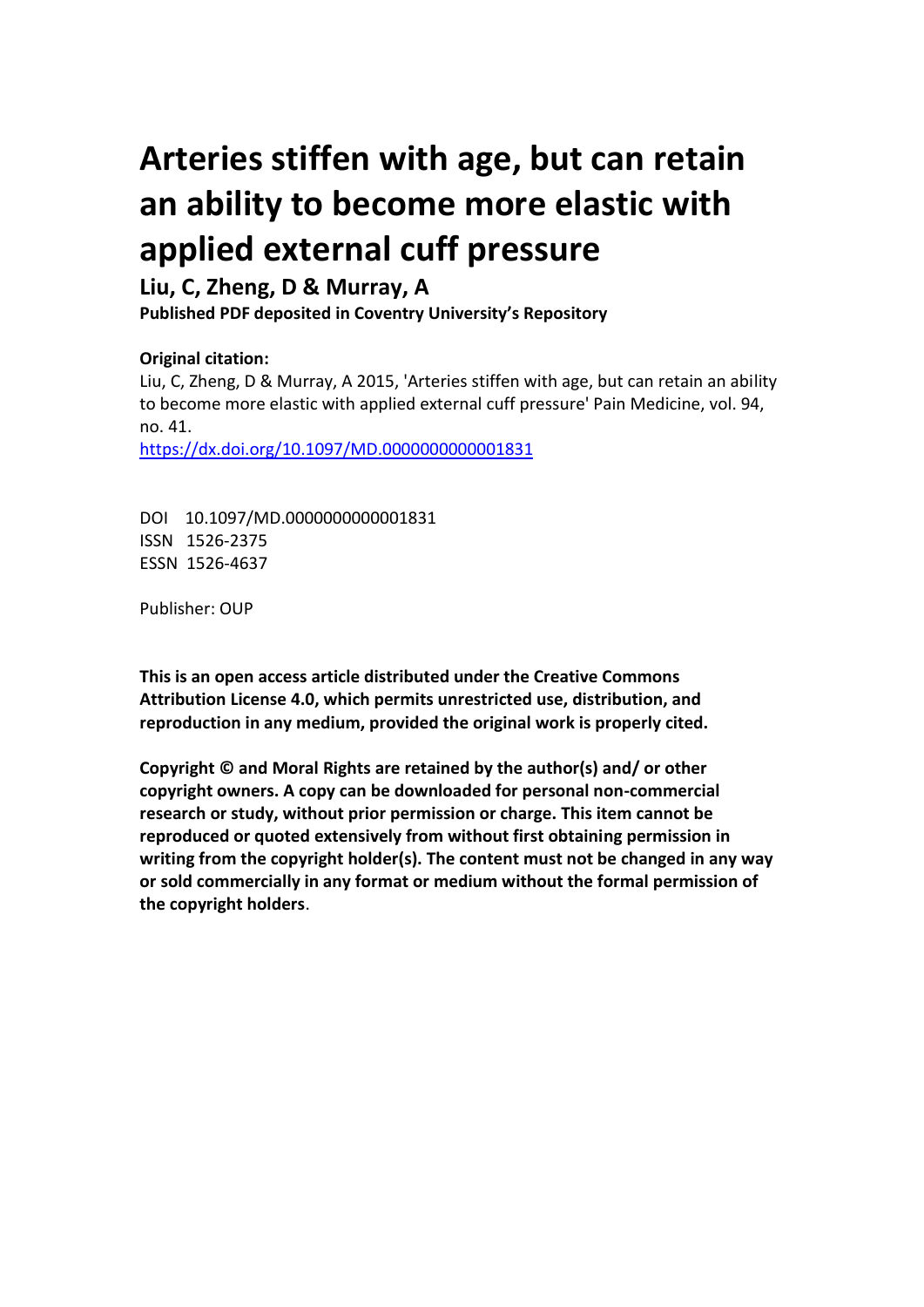### **OPEN**

# Arteries Stiffen With Age, but Can Retain an Ability to Become More Elastic With Applied External Cuff Pressure

Chengyu Liu, PhD, Dingchang Zheng, PhD, and Alan Murray, PhD

Abstract: It is accepted that arterial compliance decreases with age, with changes in the arterial pulse shape measured at the periphery. The aim of this study was to determine the relationship between arterial transmural pressure changes and changes in peripheral finger pulse shape characteristics for both older and younger subjects.

Finger photoplethysmographic pulses were recorded noninvasively from the right index fingers of 100 healthy normotensive subjects. Their median age was 43 years (range 20–71 years) allowing two distinct age groups to be compared (older group  $\geq$  45 and younger group < 45 years). Arterial transmural pressures on the whole right arm were reduced with a 50 cm long cuff inflated to 10, 20, 30, and 40 mmHg. Pulse maximum amplitude and rise time were calculated for each age group, and for each cuff pressure level.

Gradual and significant decreases in both pulse maximum amplitude and rise time were found with increasing cuff pressure for both age groups. With an external cuff pressure of 40 mmHg, there was an average maximum amplitude and rise time decrease of 27.1%  $(P < 0.001)$  and 7.5%  $(P < 0.001)$  respectively. The changes in the older group were significantly greater than those in the younger group for maximum amplitude (30.3% vs 24.4%,  $P = 0.006$ ), but not for rise time (8.0% vs 6.7%,  $P = 0.23$ ).

Our results show that arterial compliance of the arm artery increases with reduced transmural pressure for both older and younger groups, and demonstrate that the aged arm artery can become more elastic with applied external cuff pressure.

(Medicine 94(41):e1831)

Abbreviations:  $DBP =$  diastolic blood pressure,  $PPG =$ photoplethysmography, PTT = pulse transit time, PWV = pulse wave velocity, SBP = systolic blood pressure.

Editor: Lindsay Calderon.

This study was supported by the Engineering and Physical Sciences Research Council (EPSRC) Healthcare Partnership Award (reference number EP/I027270/1), and EPSRC standard grant (reference number EP/F012764/1).

The authors have no conflicts of interest to disclose.

Data supporting this publication is openly available under an 'Open Data Commons Open Database License'. Additional metadata are available at: 10.17634/102026-1. Please contact Newcastle Research Data Services at [rdm@ncl.ac.uk](mailto:rdm@ncl.ac.uk) for access instructions.

Copyright @ 2015 Wolters Kluwer Health, Inc. All rights reserved. This is an open access article distributed under the Creative Commons Attribution License 4.0, which permits unrestricted use, distribution, and reproduction in any medium, provided the original work is properly cited. ISSN: 0025-7974

DOI: [10.1097/MD.0000000000001831](http://dx.doi.org/10.1097/MD.0000000000001831)

#### INTRODUCTION

The arterial pulse can be measured by various techniques.<br>Photoplethysmography (PPG) has been widely used due to its simple operation, inexpensive cost, and ability to provide valuable information about the peripheral circulation.<sup>1,2</sup> It is accepted that cardiovascular mortality is strongly linked to arterial properties.<sup>3</sup> Pulse shape characteristics have been accepted as risk indicators of cardiovascular diseases.<sup>4,5</sup>

The ability to quantify the arterial pulse shape characteristics and thereby explore the influence of factors on the pulse shape is important. It is accepted that age plays an important role on arterial properties.<sup>6</sup> There are many published research studies concerning the age effect on pulse transit time (PTT) and pulse wave velocity (PWV). PTT decreases with age whereas PWV increases.<sup>7,8</sup> The age-related changes in pulse shape characteristics have also been reported in the relatively large compliant arteries, such as carotid arteries.<sup>9</sup> However, for the limb arteries, the effect of age on pulse shape characteristics is still clinically controversial. It has been shown that pulse shape characteristics change in the proximal brachial artery<sup>10,11</sup> and at the finger PPG<sup>12–14</sup> with ageing, while others reported no age effect for the pulse shape in the distal brachial artery.<sup>15</sup>

Zheng and Murray<sup>16</sup> have demonstrated that the changes of PTT and PWV in peripheral arteries could be doubled with the use of a lower transmural pressure induced by a specialized long cuff on the whole arm. Previous studies also showed that the elastic properties of the brachial artery change with different transmural pressures induced by raising the arm or by an external cuff on the forearm. $17-19$  However, to the best of our knowledge, there have been no similar studies specifically designed to examine the effect of different transmural pressures on pulse shape change for peripheral arteries from different age groups.

This study therefore aimed to quantify finger PPG shape changes with different transmural pressures induced by a specialized long cuff on the whole arm for both older and younger groups, and to compare the differences in changes between the 2 groups. Our hypothesis is illustrated in Figure 1. As the heart beats, the ventricular volume reduces from end diastolic volume. At the end of systole, the heart has completed blood ejection and has its minimum volume (end systolic volume). If the peripheral arterial system has relatively high compliance, a larger proportion of the ejected blood will expand the peripheral arteries and hence the peripheral pulse delivered to the end of the peripheral artery system would be expected to have lower maximum amplitude. In addition, the rise time would be expected to be short as the ejected blood would be taken up by the high compliance relatively quickly. So, we aimed to detect the waveform change of peripheral pulse to reflect the arterial compliance.

#### METHODS

#### Subjects

In total, 100 healthy normotensive volunteers with no history of cardiovascular disease were studied. They were mainly from

Downloaded

Received: August 14, 2015; revised: September 17, 2015; accepted: September 21, 2015.

From the Institute of Cellular Medicine, Newcastle University, Newcastle upon Tyne, NE1 4LP, UK (CL, DZ, AM); School of Control Science and Engineering, Shandong University, Jinan, 250061, China (CL); and Health and Well Being Academy, Faculty of Medical Science, Anglia Ruskin University, Chelmsford, CM1 1SQ, UK (DZ).

Correspondence: Chengyu Liu, Dingchang Zheng, Institute of Cellular Medicine Newcastle University Newcastle upon Tyne, NE1 4LP, UK (e-mail: [bestlcy@sdu.edu.cn,](mailto:bestlcy@sdu.edu.cn) [dingchang.zheng@anglia.ac.uk](mailto:dingchang.zheng@anglia.ac.uk)).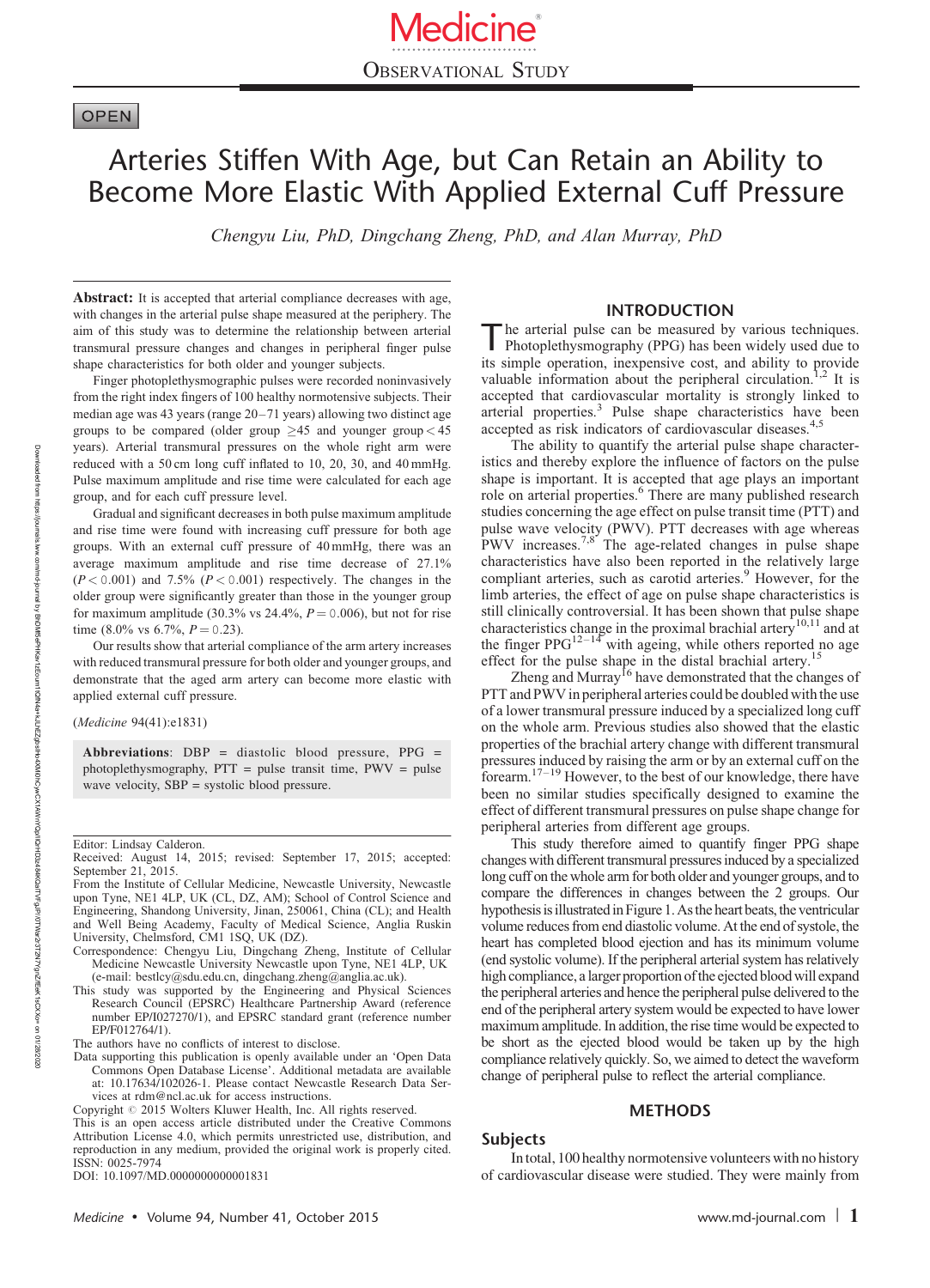

FIGURE 1. Model of hypothesis.

staff, students, and their relatives of Newcastle Hospitals and Newcastle University. All the subjects were divided into 2 age groups: older group (age  $\geq$  45 years, 46 subjects) and younger group (age< 45 years, 54 subjects). Subject demographic information including age, gender, height, body mass, body mass index, and blood pressures are summarized in Table 1. Their means and standard deviations (SDs) for each group are also given. The investigation conformed to the principles in the Declaration of Helsinki (World Medical Association 2000). The study received ethical permission, and all subjects gave their written informed consent.

#### Experimental Procedure

Figure 2 gives a schematic diagram illustrating the measurement system and experimental procedure. To apply

TABLE 1. Selected Variables of All Subjects, the P-Values Measure the Separation Between Older ( $\geq$ 45 years) and Younger (<45 years) Groups

| Older<br>Group | Younger<br>Group | <i>P</i> -Values |  |
|----------------|------------------|------------------|--|
| 46             | 54               |                  |  |
| $58 + 7$       | $33 + 7$         | ${<}0.001$       |  |
| 23/23          | 21/33            | 0.27             |  |
| $168 \pm 9$    | $169 \pm 9$      | 0.60             |  |
| $73 \pm 11$    | $70 \pm 13$      | 0.35             |  |
| $25.8 \pm 3.9$ | $24.6 \pm 4.1$   | 0.16             |  |
| $124 + 11$     | $114 + 8$        | ${<}0.001$       |  |
| $74 + 6$       | $69 \pm 7$       | ${<}0.001$       |  |
|                |                  |                  |  |

Data are expressed as number or mean  $\pm$  standard deviation (SD).

different external pressures along the whole arm artery and to generate different transmural pressures across the arterial wall, we used a specially designed cuff (50 cm long), manufactured by A C Cossor & Son (Surgical) Ltd. Its wrist end circumference was 17 cm, and the circumference of the top end for the upper arm was  $31 \text{ cm}$ ,  $^{16}$  In order to indicate the applied external cuff pressure, the Accoson Greenlight 300 sphygmomanometer was used, which can display cuff pressure from 0 to 300 mmHg.

All the measurements were taken in a temperature-controlled measurement room, which provided a stable temperature of  $23 \pm 1$  °C. Before the formal recording, each subject lay supine on a measurement couch for a 5 minutes rest period to allow cardiovascular stabilization. PPG probes were attached to the right index fingertip, and the specially designed long cuff was then wrapped around the whole right arm. All the measurements were performed by an experienced operator to ensure the probes and the long cuff were attached with similar tightness for all subjects and to ensure the fingers were not cold. During the measurement, the arms were kept parallel to the body and as still as possible, with regular and gentle breathing.

Five separate recordings were performed, each with a different external cuff pressure (0, 10, 20, 30, and 40 mmHg) applied to the whole right arm through the long cuff, with a 1 minute gap for rest between each recording. For each recording, the finger PPG was recorded at a sample rate of 2500 Hz for 120 seconds. Figure 3 gives an example of typical finger PPG waveforms with the 5 external cuff pressures from 1 subject.

Auscultatory systolic and diastolic blood pressures (SBP and DBP) were recorded manually at the beginning and end of the measurement from the right upper arm. The maximum resting SBP and DBP from all the subjects were less than 140 and 90 mmHg, respectively. The overall mean and SD values of SBP and DBP are given in Table 1.

#### Data and Statistical Analysis

For each subject at each cuff pressure recording, the pulse feet and pulse peaks were identified in each beat. Any ectopic beats were excluded using a method described.<sup>20</sup> As shown in Figure 3, for each beat pulse, 2 indices were defined: the maximum amplitude and the rise time. The maximum amplitude is the amplitude different between the pulse foot and pulse peak.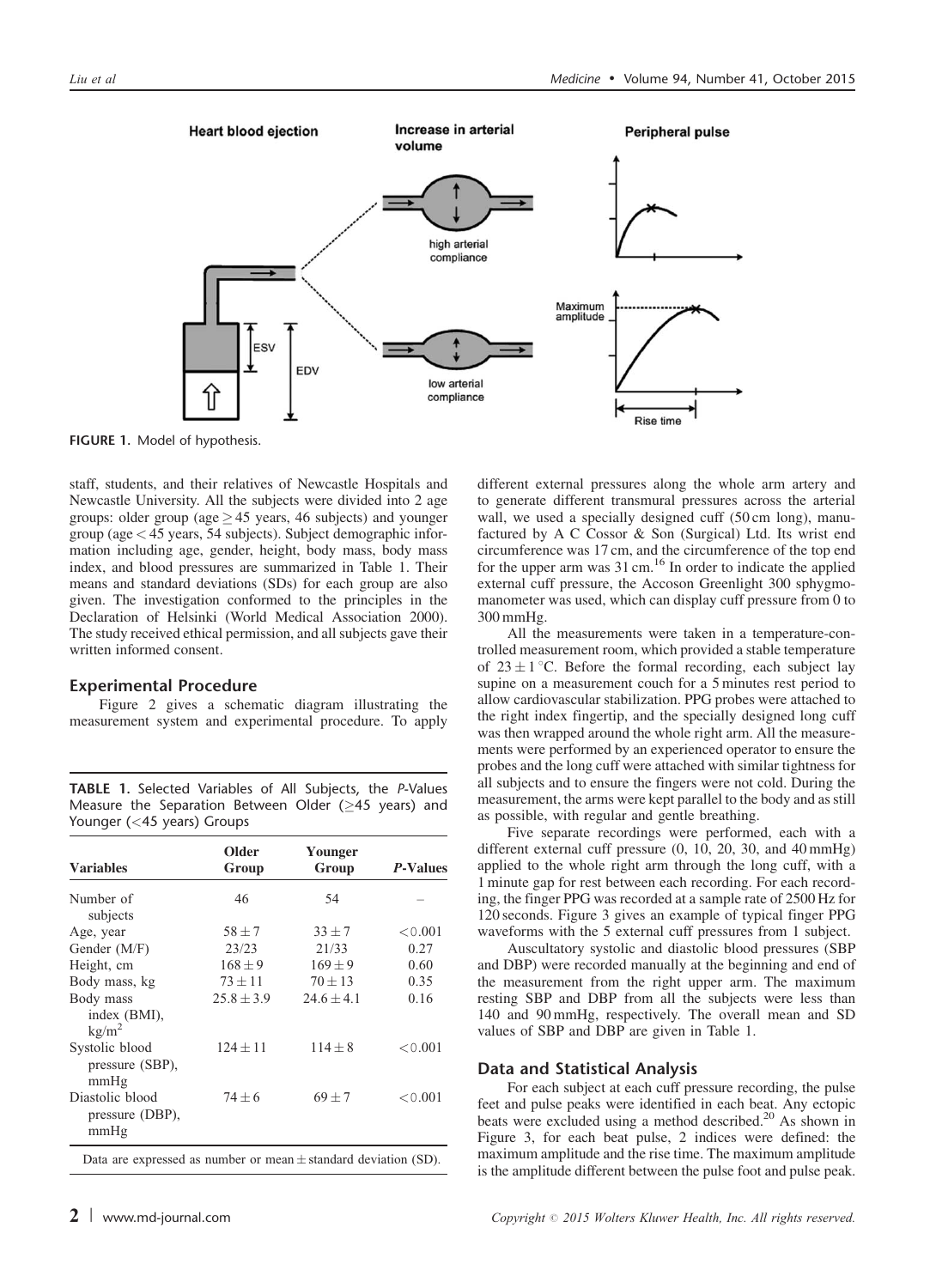

FIGURE 2. Schematic diagram and experimental procedure for the measurement system with the long cuff. (A) Schematic diagram, (B) experimental procedure.

The rise time is the time interval between the pulse peak and pulse foot. For statistical analysis, the overall means and standard errors of the indices for each age group were obtained. For each age group, these 2 indices were compared between 0 mmHg and the 4 higher (10, 20, 30, and 40 mmHg) cuff pressures, and all statistical analysis was performed on paired data. A value of  $P < 0.05$  was considered statistically significant.

To form the group mean pulse shape, for each subject at each cuff pressure recording, each beat pulse was normalized to a pulse width of 1000 sample points using cubic spline interpolation, and then averaged across all beats within each subject to obtain the individual average for all beat pulses. The average for these individual width normalized pulses in each group formed the group mean pulse shape.

#### RESULTS

After normalization for each beat using cubic spline interpolation, the mean pulse shapes for both older and younger groups were obtained. At 0 mmHg cuff pressure the mean pulse shape from older group was much higher in amplitude and wider in shape in comparison with the younger group. However, with 40 mmHg external pressure, the mean pulse shape from the older group shrank to a similar shape as the younger group. To further understand the mechanism, the maximum amplitude and the pulse rise time were analyzed.

Figure 4A shows the mean finger pulse shape for both older and younger groups at the 5 cuff pressures with normalized width. The pulses described the overall shape characteristics for each group at each of the 5 cuff pressures to allow the pressure-related shape changes to be observed and compared.

Figure 4B shows the means and standard errors of overall pulse maximum amplitude for each cuff pressure. Table 2 gives the change to the values relative to 0 mmHg cuff pressure. The pulse maximum amplitude decreased with increasing cuff pressure for both older and younger groups. When compared with the measurement from 0 mmHg cuff pressure in each group, statistically significant decreases were observed at 20



FIGURE 3. Examples of typical photoplethysmography (PPG) pulses extracted from a subject at 5 different external cuff pressures. Two pulse shape characteristics, maximum amplitude and rise time, were extracted for each subject and each external cuff pressure.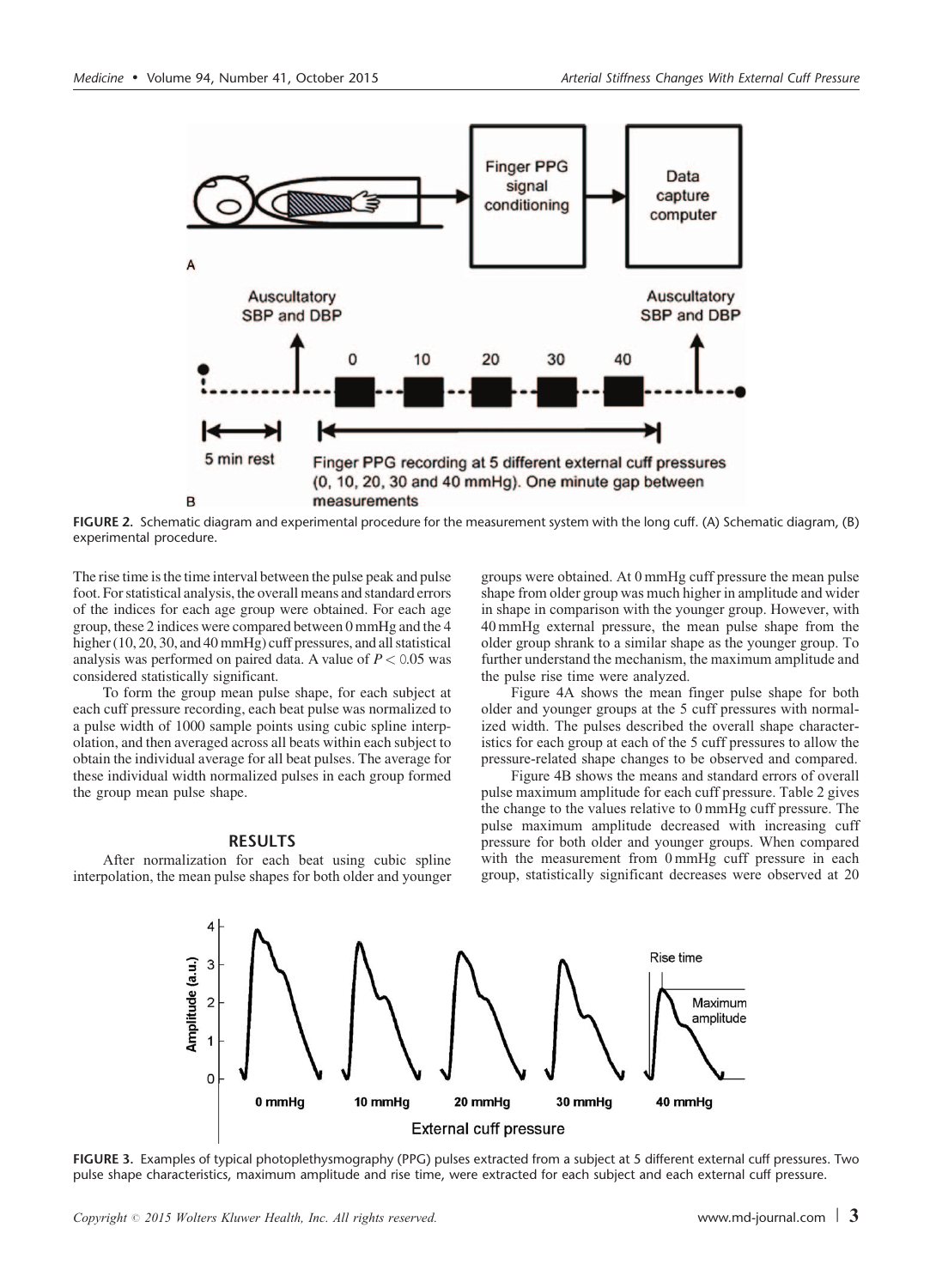

FIGURE 4. Group mean photoplethysmography (PPG) pulse shape characteristics for the older and younger subjects at 5 external cuff pressures. (A) PPG pulse shape, (B) overall maximum amplitude characteristics, and (C) overall rise time characteristics. Compared with 0 mmHg cuff pressure in each group, statistically significant differences at the  $P < 0.05$  level are marked as " $*$ " and  $P < 0.01$  level are marked as "\*\*.'

 $(P = 0.02)$ , 30  $(P < 0.001)$ , and 40  $(P < 0.001)$  mmHg cuff pressures. For the older group, the ratios of pulse maximum amplitude between the 4 higher cuff pressures (10, 20, 30, and 40 mmHg) and 0 mmHg cuff pressure were 99.7%, 95.8%, 86.7%, and 69.7%, respectively. For the younger group, they were 97.6%, 94.2%, 84.8%, and 75.6%, respectively. In addition, the pulse maximum amplitudes in the older group were higher than those in the younger group at all 5 cuff pressures. The pulse maximum amplitude at 40 mmHg cuff pressure in the older group was lower than that at 0 mmHg cuff pressure in the younger group  $(2.5 \pm 0.19 \text{ vs } 2.9 \pm 0.14 \text{ a.u.})$  $P < 0.001$ ).

Figure 4C shows the means and standard errors of overall rise time for each cuff pressure level. Table 2 also gives its relative change to the values at 0 mmHg cuff pressure. The rise time also decreased with the increase of cuff pressure for each group. When compared with the measurement from 0 mmHg cuff pressure in each group, statistically significant decreases were also observed at 20 ( $P = 0.01$ ), 30 ( $P < 0.001$ ), and 40  $(P < 0.001)$  mmHg cuff pressures. For the older group, the ratios of rise time between the 4 higher cuff pressures (10, 20, 30, and 40 mmHg) and the 0 mmHg cuff pressure were 99.7%, 96.4%, 93.8%, and 92.0%, respectively. For younger group, they were 98.8%, 97.6%, 94.5%, and 93.3%, respectively. The changes of rise time were smaller than those of pulse maximum amplitude. For the comparison of 2 groups, the older group always has a longer rise time than the younger group. However, the external 40 mmHg cuff pressure did not make the rise time in the older group lower than the rise time with 0 mmHg cuff pressure in the younger group.

With the external cuff pressure increasing from 0 to 40 mmHg, the transmural pressure is reduced by the same amount, and it can be seen from Table 2, that the maximum amplitude and rise time of the peripheral optical pulse decreased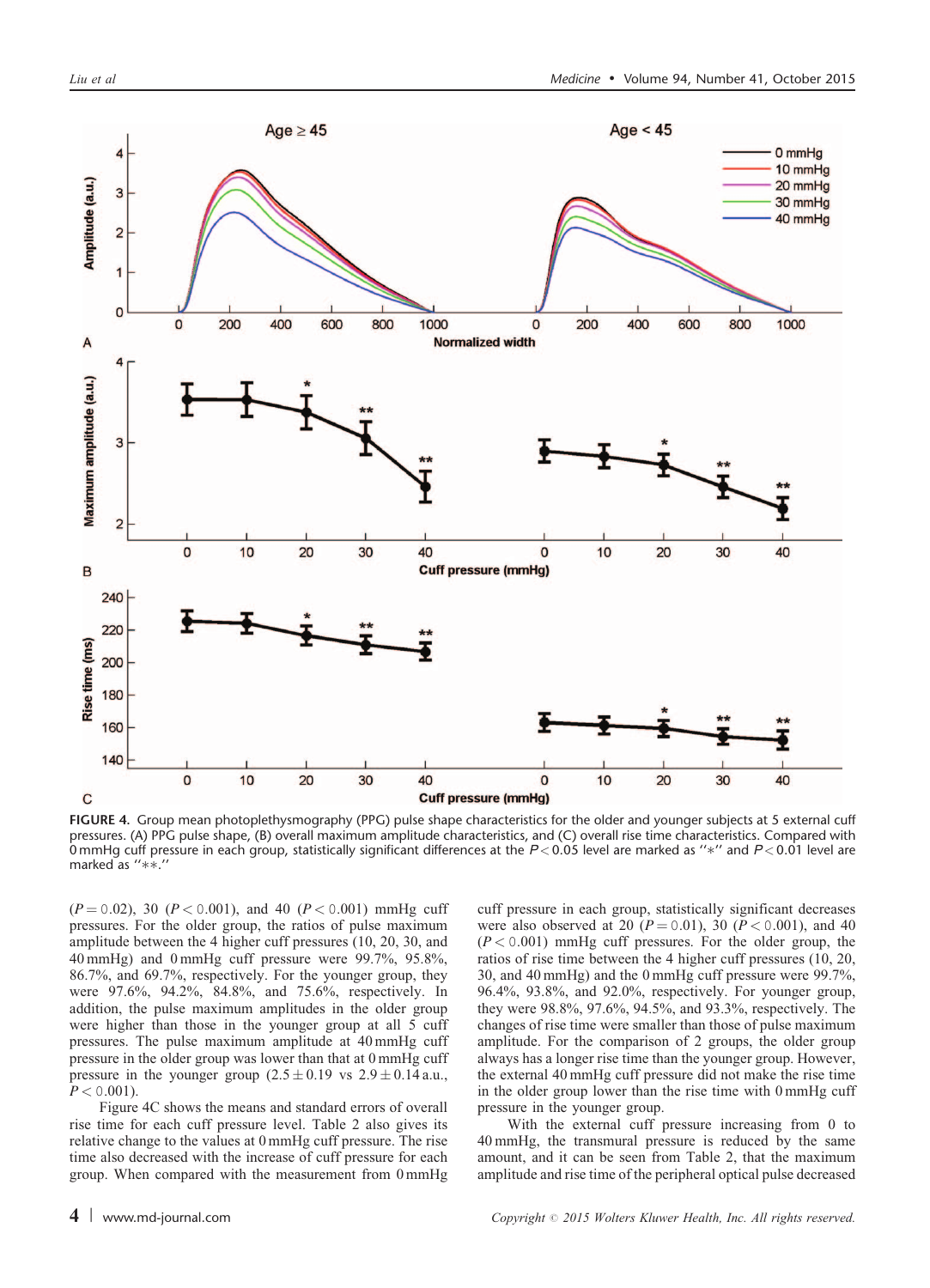| <b>Variables</b>        | Cuff Pressure, mmHg | <b>Older Group</b> |                               | <b>Younger Group</b> |                               |
|-------------------------|---------------------|--------------------|-------------------------------|----------------------|-------------------------------|
|                         |                     | <b>Results</b>     | Ratio to $0 \text{ mmHg}$ , % | <b>Results</b>       | Ratio to $0 \text{ mmHg}$ , % |
| Maximum amplitude, a.u. | 0                   | $3.5 \pm 0.20$     |                               | $2.9 \pm 0.14$       |                               |
|                         | 10                  | $3.5 \pm 0.21$     | $99.7 + 1.8$                  | $2.8 \pm 0.14$       | $97.6 \pm 2.0$                |
|                         | 20                  | $3.4 \pm 0.21$     | $95.8 \pm 3.0$                | $2.7 \pm 0.13$       | $94.2 \pm 3.7$                |
|                         | 30                  | $3.1 \pm 0.20$     | $86.7 \pm 3.5$                | $2.5 \pm 0.13$       | $84.8 \pm 3.7$                |
|                         | 40                  | $2.5 \pm 0.19$     | $69.7 \pm 4.6$                | $2.2 \pm 0.13$       | $75.6 \pm 4.8$                |
| Rise time, ms           | $\theta$            | $225 \pm 6$        |                               | $163 \pm 5$          |                               |
|                         | 10                  | $224 \pm 6$        | $99.7 \pm 0.6$                | $161 \pm 5$          | $98.8 \pm 1.2$                |
|                         | 20                  | $217 \pm 6$        | $96.4 \pm 1.3$                | $159 \pm 5$          | $97.6 \pm 2.2$                |
|                         | 30                  | $211 \pm 6$        | $93.8 \pm 1.9$                | $154 \pm 5$          | $94.5 \pm 2.3$                |
|                         | 40                  | $207 \pm 5$        | $92.0 \pm 2.2$                | $152 \pm 6$          | $93.3 \pm 2.6$                |

TABLE 2. Results of Maximum Amplitude and Rise Time from 5 Cuff Pressures for Both Older and Younger Groups

on average by 27.1%  $(P < 0.001)$  and 7.5%  $(P < 0.001)$ , respectively. The changes in the older group were more significant than those in the younger group for maximum amplitude (30.3% vs 24.4%,  $P = 0.006$ ) but not for rise time (8.0% vs 6.7%,  $P = 0.23$ ).

#### **DISCUSSION**

This study showed that, with increasing external cuff pressure applied on the whole arm, the maximum amplitude and rise time of the peripheral optical pulse measured from the fingertip decreased gradually in both older and younger groups. The specially designed long air-filled pressure cuff makes it possible to investigate the pulse shape characteristic changes over a range of low transmural pressures.

The desire for simple, economical, convenient, and noninvasive cardiovascular assessment techniques has been a stimulus to reinvestigate the peripheral PPG pulses. $2$  Our current study expanded the physiological investigation for a better understanding of the optical pulse shape characteristic changes with different mechanical conditions across the arterial wall, with a particular focus on the effect of different transmural pressures and its interaction with aging.

The optical pulse shape characteristics reflect the change of blood volume, arterial compliance, peripheral resistance, and physiological condition caused by the change in the properties of an arteriole. $13,16,18,21,22$  It is also influenced by sympathetic activity as well as temperature variations.<sup>23</sup> It has been reported that pulse amplitude is directly proportional to local vascular distensibility over a remarkably wide range of cardiac outputs.<sup>24</sup> It has also been suggested that pulse amplitude is potentially a more suitable measure than pulse arrival time for estimating continuous blood pressure.<sup>25,26</sup> The pulse amplitude is an indicator of the pulsatile changes in blood volume caused by arterial blood flow around the measurement site. $<sup>2</sup>$ </sup>

We hypothesize that, if the peripheral arterial system had relatively higher compliance, a larger proportion of the ejected blood would expand the peripheral arteries and hence the finger PPG pulse would be expected to have lower maximum amplitude. In the present study, it has been observed in both older and younger groups that the pulse maximum amplitude decreased with increasing external cuff pressure, indicating increased compliance with applied external cuff pressure. The decrease of maximum amplitude in the finger pulse with the increase of external finger forces has also been reported.<sup>28</sup> However, these forces were directly applied to the fingertips, not to the whole arm as in this study. It is also worth noting that, for older subjects, the maximum amplitude at the high external pressure of 40 mmHg could reach that of the younger subjects at normal atmospheric pressure, demonstrating that the aged arteries have the ability to become more elastic with applied external cuff pressure.

We also hypothesize that, for peripheral arteries with high compliance, the rise time of the measured pulse would be expected to be shorter as the ejected blood would be taken up relatively quickly. We observed the decrease of the pulse rise time for both older and younger groups with external pressure, providing further confirmation of the increase of arterial compliance with applied external pressure. However, with 40 mmHg external cuff pressure applied for the older subjects, the measured pulse rise time did not reach the level at normal atmospheric pressure in younger subjects, suggesting that the pulse rise time was not only related to arterial compliance, but also to peripheral resistance, as the resistance of arterioles may change little with different external cuff pressures.

Our study confirms the expectations of our hypothesis, with the external cuff pressure increasing, peripheral arterial compliance increases, resulting in blood volume pulsations decreasing to a relatively low pulse amplitude and a low pulse rise time. The applied external cuff pressure could be a potential method for investigating arterial compliance in clinical application.

#### **REFERENCES**

- 1. Murray W, Foster P. The peripheral pulse wave: Information overlooked. J Clin Monit. 1996;12:365–377.
- 2. Allen J. Photoplethysmography and its application in clinical physiological measurement. Physiol Meas. 2007;28:R1–R39.
- 3. Laurent S, Boutouyrie P, Asmar R, et al. Aortic stiffness is an independent predictor of all-cause and cardiovascular mortality in hypertensive patients. Hypertension. 2001;37:1236–1241.
- 4. Cohn JN, Finkelstein S, McVeigh G, et al. Noninvasive pulse wave analysis for the early detection of vascular disease. Hypertension. 1995;26:503–508.
- 5. Hermeling E, Hoeks APG, Winkens MHM, et al. Noninvasive assessment of arterial stiffness should discriminate between systolic and diastolic pressure ranges. Hypertension. 2010;55:124–130.